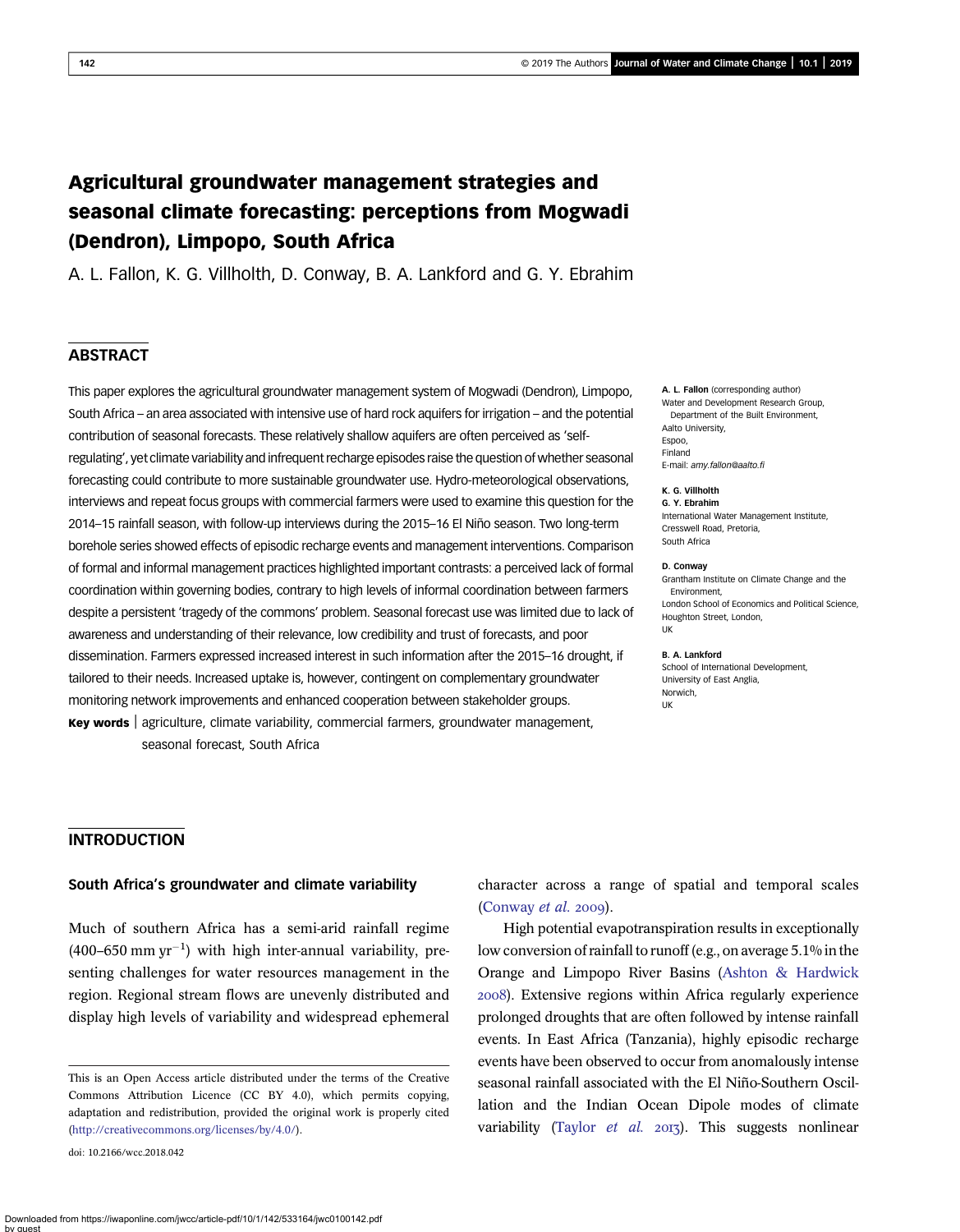relationships between rainfall and recharge. However, apart from isolated case studies, the interactions between climate variability (on daily to seasonal timescales), recharge and groundwater storage are generally poorly understood, particularly in semi-arid and southern African contexts.

It has been argued that more use of groundwater is critical in helping communities and countries build resilience to climate change and its effects on variability in runoff and recharge, yet there is limited knowledge of African groundwater resources and their response to climate variability and change [\(Mac-](#page-14-0)[Donald](#page-14-0) et al. 2011, 2012). Groundwater resources are also seen as increasingly important in drought adaptation in sub-Saharan Africa by providing a buffer to surface water during dry seasons or drought [\(Hetzel](#page-14-0) et al. 2008; [Braune & Xu](#page-13-0) 2010). However, policy response to drought in the region is generally short-term and reactive with ad-hoc expansion of groundwater drilling and abstraction, thus undermining groundwater's potential role in long-term integrated planning for water security [\(Well](#page-15-0)[field Consulting Services & British Geological Survey](#page-15-0) 2003).

Shallow (less than 100 m deep) aquifers are frequently perceived as 'self-regulating', indicating that the inherent relatively small storage volume will be the key constraining factor putting a break on pumping, as opposed to deep and large-storage aquifers that will not, in the short term, show signs of physical exhaustion ([Scanlon](#page-14-0) et al. 2012). Similarly, these aquifers will relatively easily and naturally recuperate during large recharge events. Hence, it could be argued that pro-active management is less dire. This is particularly the case for hard rock aquifers that typically display shallow and fractured characteristics. However, these aquifers underlie relatively large population densities across southern Africa and are particularly prone to drought, and therefore represent vulnerable contexts for water security [\(Villholth](#page-15-0) et al. 2013). Where climate variability is high, recharge episodes can be infrequent and subsequent drought leads to extra pressure on aquifers, raising questions about the need for and suitability of additional management efforts. Such efforts include seasonal climate forecasting, which could enhance the sustainable use of these aquifers, in particular their use as a buffer during periods of drought.

#### Seasonal forecasts and agricultural water use

The South African agricultural sector faces chronic stress associated with extreme weather events and multi-year climate variability, yet adoption of seasonal climate information in agricultural decision-making has been limited [\(Haigh](#page-14-0) *et al.*  $2015$ ). This is paradoxical since farmers in South Africa tend to respond to seasonal variability rather than projections of future climatic change [\(Thomas](#page-14-0) et al. 2007).

Seasonal climate forecasts provide outlooks of rainfall and temperature for the rainy season of a region, typically produced at least once a month, in advance of the next rainy season progressively as a three-month average ([John](#page-14-0)ston 2008). They provide early warnings of dry conditions with implications for climate-sensitive sectors. Such forecasts have been identified as a useful entry-point for addressing climate change and variability by dealing with short-term climate-related problems, and building capacity to utilise climate information ([Ziervogel](#page-15-0)  $et$   $al.$   $2010;$ [Conway](#page-14-0) 2011). This is particularly pertinent in semi-arid countries such as South Africa, with highly variable rainfall regimes ([Johnston](#page-14-0) *et al.* 2004), in part associated with El Niño events, which typically bring about below-average rain-fall conditions and drought [\(Nicholson & Kim](#page-14-0)  $1997$ ).

There are, however, constraints to the use and benefits of seasonal forecasts in agriculture, often between endusers and producers. These include credibility (i.e., perceived technical quality and authority of information), salience (i.e., the utility of information and perceived relevance to users' needs), legitimacy (i.e., perception that the forecast producers seek the users' interests) and understand-ing of the forecasts (see, for example, [Blench](#page-13-0) 1999; [Cash](#page-14-0) [et al.](#page-14-0) 2003; Patt et al. 2007; [Ziervogel](#page-15-0) et al. 2010; [Hansen](#page-14-0)  $et$  al. 20 $\Pi$ ).

While seasonal forecasts are generally applied to rain-fed agriculture ([Johnston](#page-14-0) 2008), this paper rather considers their potential as a tool for medium-term (seasons to years) management of heavily exploited shallow aquifers in South Africa, where groundwater is critical for irrigation and seasonal forecasts are produced nationally and downscaled for provincial use.

# Aims

This paper examines groundwater management in the farming town of Dendron (now formally known as 'Mogwadi' for political reasons, after a country-wide shift away from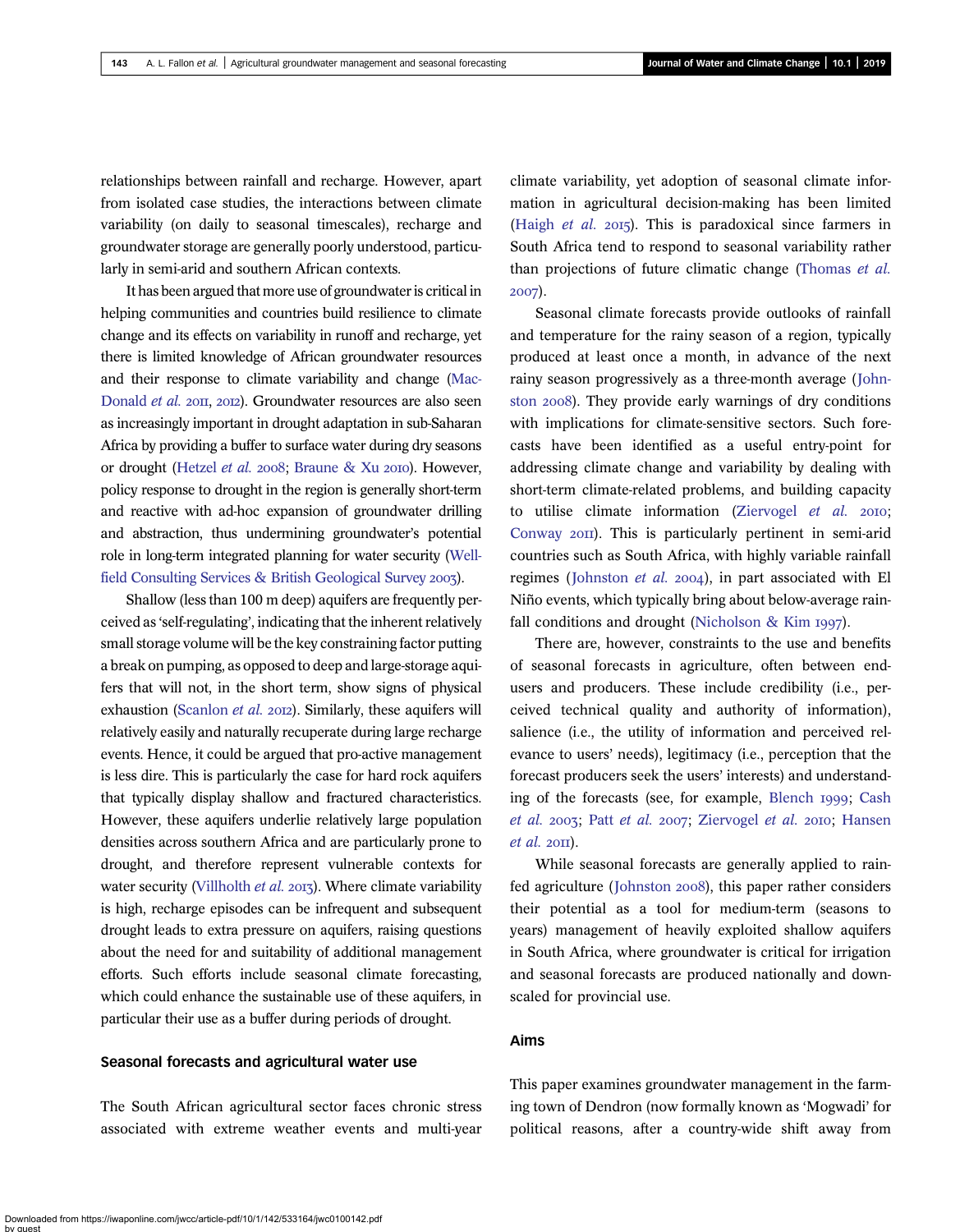Afrikaans-named towns) in the Limpopo River Basin in South Africa, and considers current and potential use of seasonal forecasts in long-term resource management and in the context of intensive use for agriculture. The linkages between climate variability and management strategies are explored for the benefit of agricultural groundwater use. The contention is that with better knowledge and planning of groundwater replenishment as informed by seasonal forecasts, farmers could improve the formulation of their cropping and irrigation plans, and be better equipped to collectively manage their groundwater resources sustainably.

The paper explores the following questions and is structured accordingly. First, what is the current understanding among farmers regarding climate variability and groundwater interactions? Second, how are groundwater resources managed in Mogwadi (Dendron), and what is the perceived effectiveness of formal and informal strategies in sustaining its aquifers? Third, how are seasonal climate forecasts utilised within this management system, and what are the key influencing factors? Finally, how can seasonal forecasts, and broader groundwater management strategies, be improved within the context of Mogwadi (Dendron)?

The surge of focus and activity surrounding seasonal forecasting in southern Africa following the 1983–84 El Niño has waned in recent years [\(Hansen](#page-14-0) et al. 2011). However, with a strong but eventually incorrect El Niño forecast in 2014–15 and a strong and correct El Niño forecast for the 2015–16 rainfall season in southern Africa (associated with widespread drought during October–December), it is particularly timely to revisit seasonal forecast applications but in a more novel context (groundwater management).

Mogwadi (Dendron) was chosen as a case study due to historical extensive use of groundwater. Further, despite a high number of consultancy reports published since the 1960s raising concerns of over-abstraction, there has been little evidence of positive outcomes of actions being taken to address declining water levels [\(Abtmaier](#page-13-0) 1969; [Dziem](#page-14-0)[bowski](#page-14-0) 1976; [Jolly](#page-14-0) 1986; [Masiyandima](#page-14-0) et al. 2002). Furthermore, seasonal forecast skill is high in parts of southern Africa, particularly in the Limpopo River Basin – although this is dependent on location, time of year and the behaviour of the El Niño-Southern Oscillation ([Conway](#page-14-0)  $et$   $al.$  2015).

The remainder of this paper is structured as follows. First, a review of the case study of Mogwadi (Dendron) and the methodology utilised is presented, followed by the results and discussion section, which examines management approaches and the utility of seasonal forecasts. Finally, the conclusions and recommendations drawn from the study are given.

# **METHODS**

# Case study: Mogwadi (Dendron), Limpopo

Mogwadi (Dendron) is located 60 km northwest of the city of Polokwane, Limpopo. The study area [\(Figure 1\)](#page-3-0) partly covers a sub-catchment (locally referred to as the 'Doringlaagte' Catchment) of the Hout River Catchment, a  $509 \text{ km}^2$  area which eventually drains into the Limpopo river in the northeast. The total catchment covers  $2,478$  km<sup>2</sup>, while the aquifer in the area is reported to be 1,600 km<sup>2</sup> ([Masiyandima](#page-14-0) *et al.* 2002), although it is not well mapped.

# Hydrogeological characteristics of the aquifer

The geology is characterised by crystalline (granite) complex of the Hout River Gneiss throughout the catchment. Geologically, the aquifer is broadly divided into an upper weathered aquifer and a lower fractured aquifer. According to [Jolly \(](#page-14-0)1986), the lower zone is high-yielding, while the upper weathered formation is low-yielding with low storage. The fractured aquifer represents the zone screened by most production wells in the area. Dolerite dikes cut across the greater area in various directions [\(Busari](#page-13-0) 2008), as seen locally in [Figure 1](#page-3-0). Secondary fractures formed by dyke intrusion have been targeted for groundwater development all over South Africa [\(Du Toit](#page-14-0) 2001). As indicated by Murray & Tredoux  $(2002)$ , due to the weathering, the aquifers are partly infilled with clay or sediment, which leads to decreased permeability, and the development of a less permeable layer between the weathered and fractured zone. Hence, the weathered aquifer is regarded as unconfined to semi-confined and the fractured rock aquifer as confined ([Jolly](#page-14-0) 1986). Open fractures in the lower zone act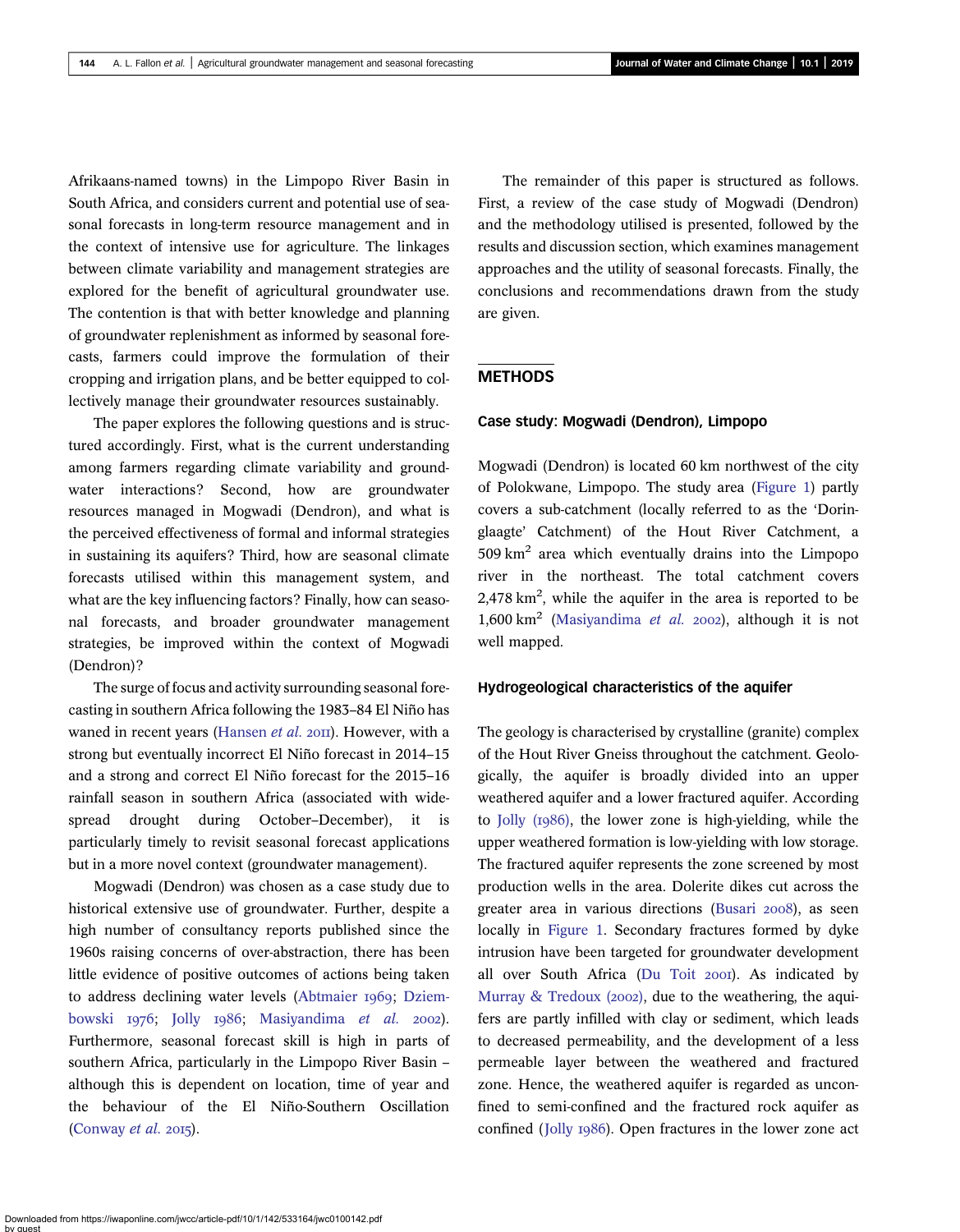<span id="page-3-0"></span>

Figure 1 | Map of the Hout Catchment.

as main collectors or conduits of water flow. Alluvium deposits occur along the Hout River. A study conducted in the adjacent Sand River Catchment indicated that the alluvial deposit thickness can reach 25 m, consisting of upper clayey sands, overlying coarser sands and gravel boulder layers towards its base [\(Murray & Tredoux](#page-14-0) 2002). Underlying the local alluvium deposits are the Hout River Gneiss complex.

The area receives low rainfall (mean annual rainfall of  $354 \text{ mm}$  yr<sup>-1</sup>), resulting in rivers rarely flowing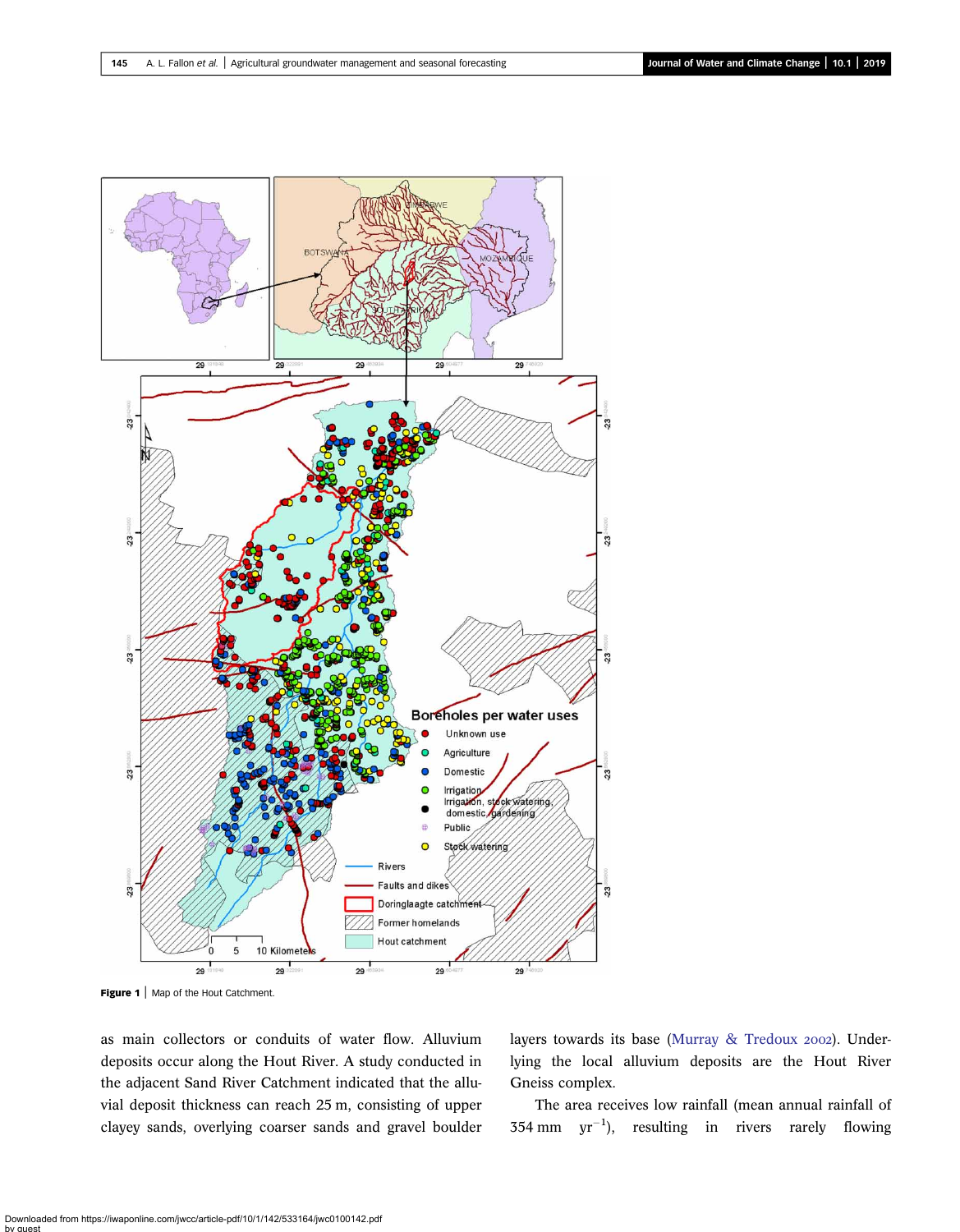([Dziembowski](#page-14-0)  $1976$ ). Most rainfall occurs during the summer months between November and March/April ([Masiyandima](#page-14-0) et al. 2002), as shown in Figure 2. Longterm annual recharge to the aquifer has been estimated at around 3.8% total annual rainfall [\(Masiyandima](#page-14-0) et al. 2002), between  $6 \times 10^6 \,\mathrm{m^3 yr^{-1}}$  and  $7.2 \times 10^6 \,\mathrm{m^3 yr^{-1}}$  for the Doringlaagte Catchment ([Dziembowski](#page-14-0) 1976; [Jolly](#page-14-0) 1986).

Groundwater in Mogwadi (Dendron) has served as the sole source of irrigation water for commercial agriculture for more than two decades [\(Masiyandima](#page-14-0) et al. 2002), and it has been reported that groundwater levels declined in two farm wells by up to 50 m from the 1970s until 2000 [\(Masiyandima](#page-14-0) et al. 2002) with an average water table decline of approximately 20 m over the aquifer from 1969 to 1986. The area has a long history of commercial potato cultivation, as well as crops such as tomatoes and onions. Irrigation occurs all year round, but predominantly during the rainy season (October–April), and potato planting is generally rotated on a five-year basis (i.e., irrigation plots are left fallow for five years on rotation to decrease the risk of disease). Farmers in the area grow animal fodder and maize in smaller fully irrigated stretches during the dry winter season.

Studies estimate that the area under irrigation almost tripled from 1,319 ha in the 1960s to 3,579 ha in 1986. Groundwater abstraction concurrently increased from  $9.2 \times 10^6 \,\mathrm{m}^3 \mathrm{yr}^{-1}$  to  $21.7 \times 10^6 \,\mathrm{m}^3 \mathrm{yr}^{-1}$ , while groundwater levels were estimated to have decreased from 18 m to 43 m below ground level (i.e., a 25 m drop) ([Abtmaier](#page-13-0) 1969; [Dziembowski](#page-14-0) 1976; [Jolly](#page-14-0) 1986). Comparing abstraction data with the long-term recharge estimates above indicates a negative water balance for the area.

Two long-term (30–50 year) groundwater records from monitoring wells have been maintained in the study area by the Department of Water and Sanitation (DWS), and are shown with monthly rainfall (Figure 3). Both depict a dynamic pattern of groundwater levels, and highlight a relatively rapid aquifer response, particularly to high rainfall events. The drop in water levels over time is less than those recorded in the literature ([Abtmaier](#page-13-0) 1969; [Dziembowski](#page-14-0) 1976; Jolly 1986) and may indicate localised effects. Only episodic high-rainfall events lead to significant recharge, such as the extreme flood year of 2000. The records demonstrate very different dynamics of the groundwater as influenced mostly by differences in pumping patterns and geology. Monitoring well A7N0019 is from a sandy aquifer adjacent to the river, while A7N0524 is from the hard rock aquifer further from the river. The response to rainfall events is therefore much more subdued in the latter due to the deeper depth of the water table. Well A7N0019 is influenced by its proximity to the river, presumably entailing additional focused recharge and hence a quicker and more pronounced response. The general trend described above of groundwater level declines in the hard rock areas from the 1960s to 2000 is also seen in A7N0524. It is also clearly apparent that the exceptionally wet year of 2000 – which generated flooding in large parts of the Limpopo Basin – helped replenish the aquifer substantially in a relatively



Figure 2 | Annual and seasonal precipitation in Mogwadi (Dendron), Limpopo, 1971-2015 (data from SAWS 2016). OND: October, November, December; JFM: January, February, March; AMJ: April, May, June. Note: July–September is not included (dry season with negligible rainfall).



Figure 3 | Groundwater levels at monitoring sites A7N0524 (1965-2015) and A7N0019 (1986–2015), and monthly rainfall (1971–2015) (data from DWS 2015; SAWS 2016).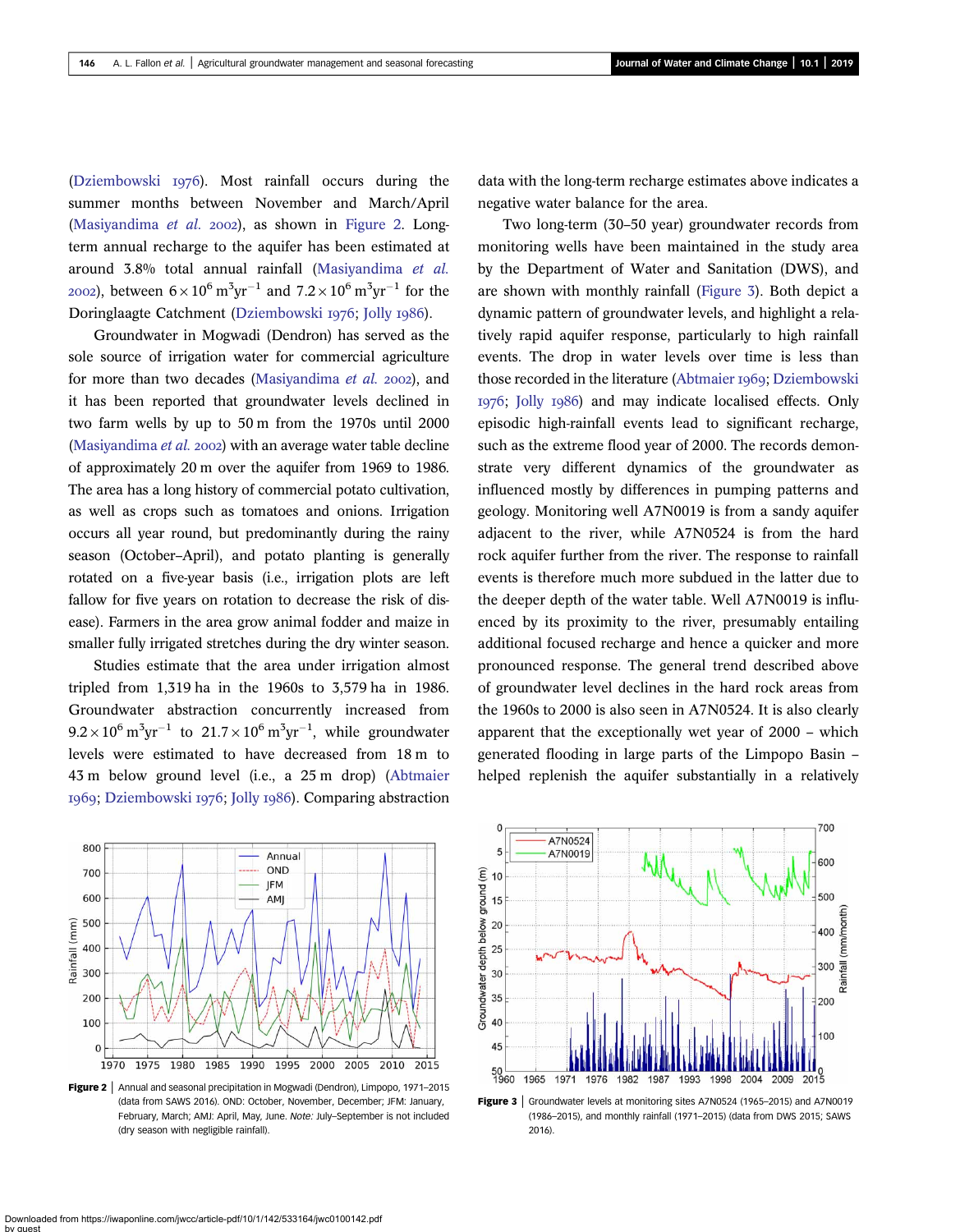short period. This indicates a multi-year pattern of groundwater depletion and rainfall-induced recovery in the area, and further illustrates the importance of having continuous information on groundwater levels and the potential role of forecasting information of rainfall in agricultural groundwater use. It is also important to note that while these wells are not pumped, they could be influenced by nearby groundwater abstraction, as often the monitoring wells are located close to intensive use areas ([Verster](#page-15-0) 2016, personal communication).

In the 1980s, work was carried out to determine the 'safe yield' of the aquifers in Mogwadi (Dendron). Jolly  $(1986)$ states that the 'safe yield' for the aquifer is  $8.6 \times 10^6$  m<sup>3</sup>yr<sup>-1</sup>, based on a constant fraction (approximately 4%) of the annual rainfall, which roughly equates to estimated recharge rates [\(Masiyandima](#page-14-0) et al. 2002). However, the usefulness of the 'safe yield' concept is heavily debated in the literature, with several authors noting that a fixed yield is not an operational rule that works under all climatic conditions, and that yields vary over time alongside environmental con-ditions [\(Sophocleous](#page-14-0) 1997; [Loáiciga](#page-14-0) 2017; [Jarvis](#page-14-0) 2014). This is particularly important in environmental conditions such as those experienced in Mogwadi (Dendron), where rainfall, and therefore recharge of shallow aquifers, vary significantly between wet and dry seasons, and between years.

Furthermore, [Pierce](#page-14-0) et al.  $(2013)$  argue that a single number is insufficient in guiding groundwater management and policy. Therefore, the physical science component of the safe yield concept can be integrated with the consensus yield concept – derived from stakeholders' preferences – into an aquifer-yield continuum ([Pierce](#page-14-0) et al. 2013). Such an approach ensures that any management strategy conceived can withstand social pressures, while also being technically feasible ([Pierce](#page-14-0)  $et$  al. 2013). This study therefore takes a step toward a more integrated approach to groundwater management that not only considers science-based approaches, such as seasonal forecasts and monitoring data, but also community engagement and the socio-political realities of a local situation.

#### Data collection and analysis

Findings are drawn from field research conducted in Mogwadi (Dendron). Thirteen stakeholders were interviewed in July 2014, comprising five commercial farmers, two emerging farmers (under an upliftment scheme run by the government), one water resource manager responsible for borehole management of several large farms in the study area, two DWS representatives, one representative from the Department of Rural Development and Land Reform, and two members of the Pietersburg Agricultural Union. The interviews focused on the physical status of groundwater in the area and evidence of recent change, and management strategies. Observations were also collated of rainfall, groundwater levels and groundwater abstraction licensing data from DWS. A second phase of data collection in June 2015 consisted of a needs-analysis workshop with six farmers, followed by interviews and questionnaires with four additional farmers and representatives of DWS and the Agricultural Research Council (ARC). Here, the primary aim was to examine the use of seasonal forecasts for agricultural groundwater management, constraints, and the potential for expanding and improving their use within the current management system. A final follow-up workshop with representatives from the farming community and DWS was then conducted in Mogwadi (Dendron) (November 2015) to determine the feasibility of suggested options and to feed back on initial findings.

Analysis was framed around formal and informal approaches to groundwater management, and the utilisation of both scientific data and local knowledge of groundwater dynamics. Several theories were drawn on to analyse the utility of seasonal forecasts as a component of groundwater management, and their potential value to a sample of commercial farmers, by examining their perceptions of utility and barriers to uptake (e.g., [Klopper](#page-14-0) 1999; [Cash](#page-14-0) et al. 2003; [Johnston](#page-14-0) 2008; [Hansen](#page-14-0) et al. 2011; [Ziervogel](#page-15-0) et al. 2010). In doing so, this study reflects on such existing literature and illustrates their importance in a local context.

# RESULTS AND DISCUSSION

### Climate variability and groundwater

In resource governance, users' perceptions of the physical situation is important for analysing resource management decisions. Interviews and workshops conducted highlighted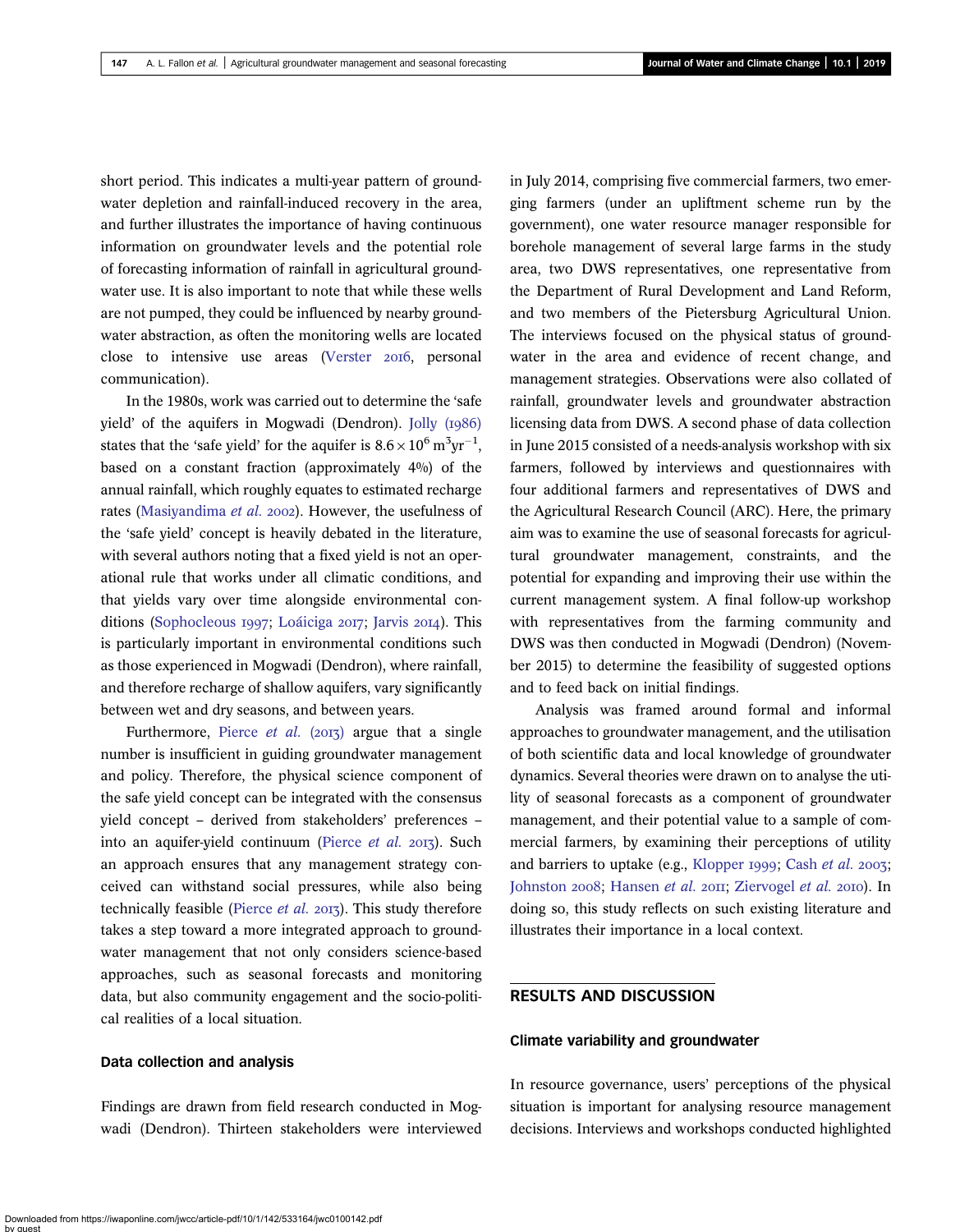varied understanding among farmers regarding the relationship between climate variability and groundwater levels, although most felt that seasonal climate variability and long-term climate change pose a threat to groundwater resources and play an important role in management. This was mainly due to the fact that groundwater in the area is observed to depend predominantly on episodic rainfall events, either as diffuse or focused recharge alongside the Hout River (which flows for only 2–3 weeks per year) and the confluent Sand River. Most interviewees agreed that groundwater levels in the hard rock areas only respond to high rainfall periods (typically above 250–300 mm over three months). However, this is also affected by factors such as local geology, slope and surface land use. Drought events impact groundwater in the area at a much slower rate, although a DWS hydrogeologist interviewed asserted that drought is felt sooner in Mogwadi (Dendron) than surrounding areas due to higher abstraction rates.

Most interviewees had noticed changes in climate behaviour in the past ten years. Perceptions included increasing average annual temperatures, more extreme temperature differences between summer and winter, and shifting seasons (e.g., delays in the arrival of the rainy season). Interviewees reported varied experiences regarding changes in groundwater levels; several commented that they had seen widespread depletion over the past ten years, while two interviewees stated that levels in some areas were, in fact, increasing due to better borehole management. Table 1 identifies key years and climatic events as remembered by the sample of farmers.

#### Groundwater management system

Numerous strategies for groundwater management are carried out in the Mogwadi (Dendron) area, which can be separated into formal and informal approaches. Here, formal management refers to the top-down regulatory governance system in place under the [South African National](#page-14-0) [Water Act \(](#page-14-0)1998). Informal management refers to management strategies that occur outside of this system, without direct input from governing bodies, by users in a bottomup approach – either by spontaneous individual or organised joint action. Table 2 summarises both components evident in Mogwadi (Dendron).

**Table 1** | Climatic events and impacts as perceived by farmers ( $n = 10$ )

| <b>Year of</b><br>climatic<br>event | <b>Nature of event</b>            | <b>Main perceived impacts</b>                                                                   |
|-------------------------------------|-----------------------------------|-------------------------------------------------------------------------------------------------|
| 1967                                | Drought<br>$(>6$ months)          | Groundwater levels declined; shift<br>to alternative crops and farming<br>methods on many farms |
| 1987                                | Drought<br>$(>1$ year)            | Poor groundwater levels – level<br>often used as 'benchmark' for<br>perceived issues            |
| 1995                                | Drought<br>( <sub>6</sub> months) | Groundwater levels declined                                                                     |
| 2000                                | Flood<br>( <sub>3</sub> months)   | Loss of crops and transportation<br>issues (road damage); significant<br>recharge event         |
| 2015                                | Low rainfall<br>$(>6$ months)     | Expected to impact farming outputs<br>negatively                                                |

Table 2 | Groundwater management strategies in Mogwadi (Dendron)

| <b>Formal strategies</b>                                                           | <b>Informal strategies</b><br><b>Demand-side</b>                                                    |  |
|------------------------------------------------------------------------------------|-----------------------------------------------------------------------------------------------------|--|
| Regulatory licensing system –<br>implemented by DWS                                |                                                                                                     |  |
| Monitoring well sites across<br>study area (13 sites - DWS)                        | Groundwater monitoring<br>(individual by farmers)                                                   |  |
| Quarterly reports of<br>groundwater status (DWS)                                   | Group meetings (farmers' union)<br>- sharing of data, experiences<br>and ideas; peer accountability |  |
| Water user association – not<br>yet formally established<br>(negotiations ongoing) | Alterations to crop type, planting<br>times and cropping area                                       |  |
| Pietersburg farmers'<br>agricultural union                                         | Night-time irrigation                                                                               |  |
|                                                                                    | Supply-side                                                                                         |  |
|                                                                                    | Well siting and spacing between<br>farmers (termed by the farmers<br>as a 'gentleman's agreement')  |  |
|                                                                                    | Impoundments (for recharge)                                                                         |  |
|                                                                                    | Increased borehole drilling                                                                         |  |

### Formal management effectiveness

Formally, Mogwadi (Dendron) farmers are regulated via the licensing system under the 1998 National Water Act, whereby users must apply for a license for every borehole on their farm used for irrigation (domestic use is not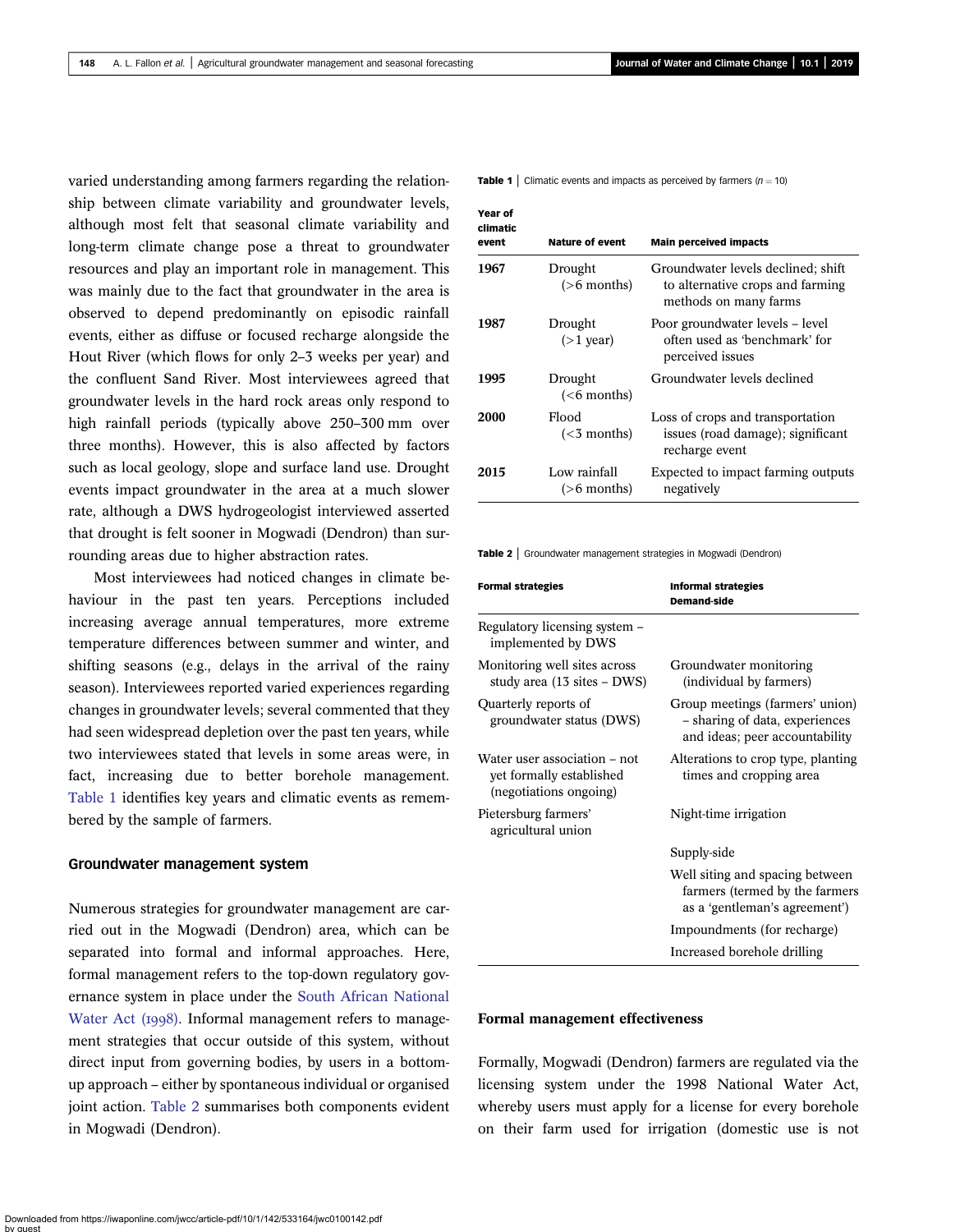licensed, but classed as 'Schedule 1' use, which is the permissible use of water under the National Water Act 1998, for purposes such as reasonable domestic use, domestic gardening, animal watering, fire-fighting and recreational use) and their associated water abstraction ([NWA](#page-14-0) 1998). These licenses are valid for 40 years and must be assessed every five years. DWS is responsible for approving, monitoring and enforcing water licenses. DWS also has a network of 13 monitoring wells within the study area.

Formal management was perceived to be very ineffective among interviewees, citing issues of institutional capacity, cross-departmental coordination and departmentstakeholder relationships. Formal strategies were scored at 30% effectiveness in ensuring sustainable groundwater use. An internal licensing database obtained from DWS identifies just 9% of registered water use within the study area as lawful, with the remaining 91% still to have lawfulness determined, primarily due to a backlog in license assessments. Seven interviewees stated that there is 'no formal groundwater management' in Mogwadi (Dendron), with a DWS representative verifying that it has 'never been regulated'. There was little evidence of abstraction license possession or groundwater abstraction monitoring. Interviewees also felt that little progress had been made in addressing serious issues such as unlicensed drilling and illegal dam-building along the Hout River.

DWS has been producing detailed quarterly groundwater status reports for the Limpopo River Basin since 2007 (see: [http://www.dwa.gov.za/Groundwater/GroundwaterOf](http://www.dwa.gov.za/Groundwater/GroundwaterOffices/Limpopo/Reports.aspx)fices/ [Limpopo/Reports.aspx](http://www.dwa.gov.za/Groundwater/GroundwaterOffices/Limpopo/Reports.aspx)), providing information on the physical status, areas of concern, some limited seasonal forecast information on the previous season, and justifications for enhancing conservation efforts. However, no farmers interviewed were aware of these reports due to a lack of capacity within DWS to distribute and utilise the information in groundwater-user engagement, although the producer of said reports stated that the mailing list of recipients 'keeps growing'. All farmers at the workshops deemed the reports extremely useful for long-term abstraction planning, as well as to enhance understanding of groundwater dynamics. Such information would allow a shift in focus from irrigationmanagement to resource-management.

A perceived lack of coordination between governing bodies also hindered the effectiveness of formal strategies

in place. Five interviewees stated that the link between land tenure and groundwater is not adequately considered as part of integrated water management efforts and the ongoing national land redistribution process, as attested by [Van Koppen & Schreiner \(](#page-15-0)2014). This was particularly contentious due to the fact that many interviewees viewed groundwater as a riparian right linked to their land ownership. However, a representative from the Department of Rural Development and Land Reform stated that meetings within DWS do occur when discussing land redistribution.

Such issues have led to strained relationships between DWS and commercial farmers in Mogwadi (Dendron), the latter lacking trust in the government to monitor and regulate those who 'waste water', or to support efforts in establishing a Water User Association (WUA). Water Users' Associations were established under the National Water Act 1998, in Chapter 8. They are intended to operate at a restricted localised level, and are co-operative associations of individual water users who wish to undertake water-related activities for their mutual benefit (often transitioned from existing irrigation boards, subterranean water control boards, and water boards.) Four farmers cited a high staff turnover rate in DWS as the key factor in negotiation breakdown for the WUA, as well as solving the issue of the controversial upstream Hout River Dam ('Matlala Dam'). Several interviewees were also frustrated with an announcement by the newly appointed Agricultural Minister for the Limpopo Province that the agricultural sector would be having its water allocations re-assessed due to 'water wastage'. The consensus among interviewed farmers was that the government's focus is wrongly on the economic value of water, favours the mining industry's needs over the agricultural sector, and has a consequent lack of concern for rural livelihoods and local food security.

#### Informal management effectiveness

Informal management strategies were perceived to be much more effective than formal management, rated at 70% effectiveness by interviewees. This was due to a high level of coordination between farmers, alongside individual actions – although in many cases, these successes were self-proclaimed.

One approach taken is a 'gentlemen's agreement', whereby boreholes on farms are drilled at a minimum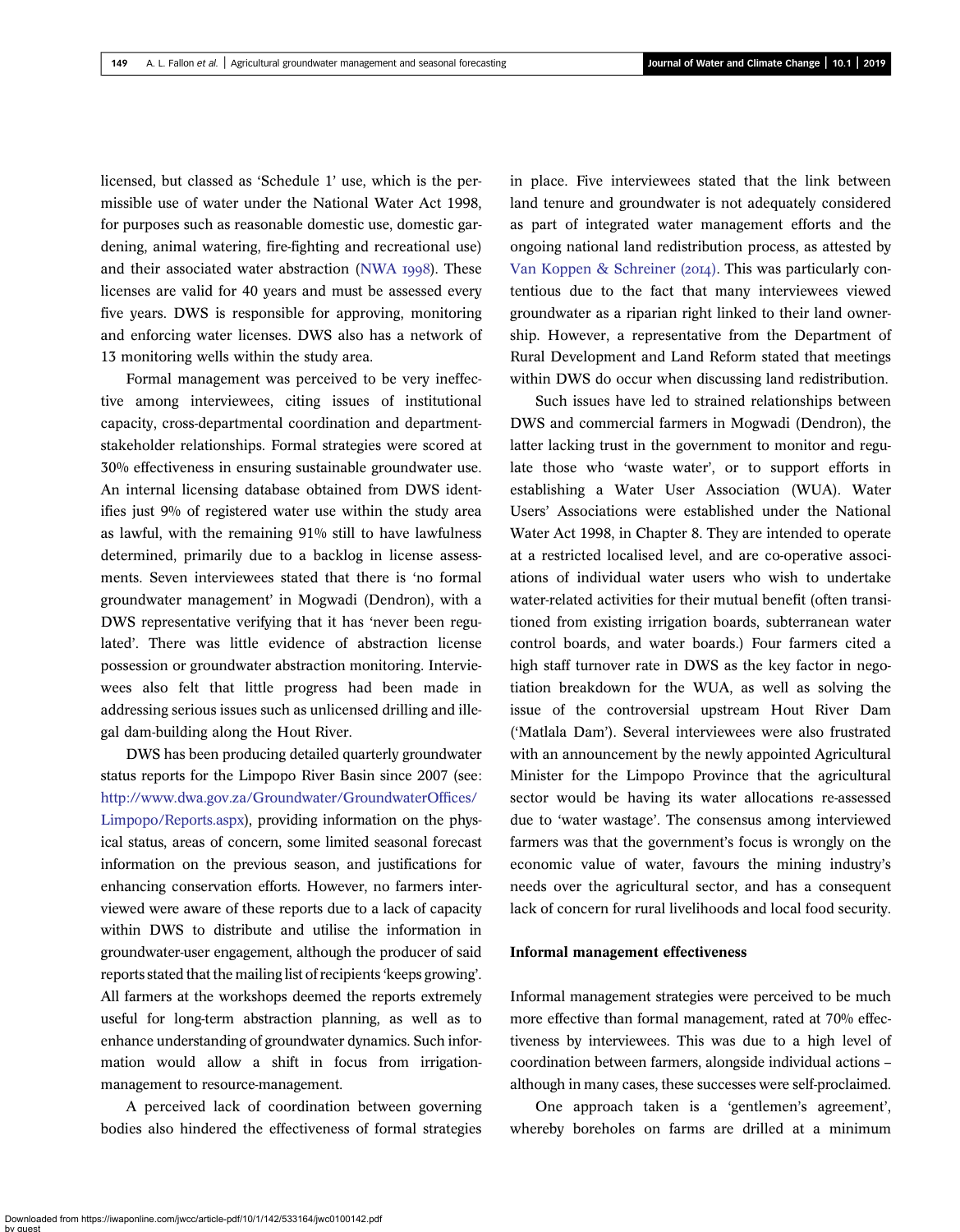distance of 50–100 m from farm borders to ensure that farmers' abstraction activities do not impact neighbouring farms, which one farmer claimed 'reduces [the risk of] conflict between farmers'. Sixty per cent of farmers also claimed to irrigate during the night when evapotranspiration is low, thus reducing water consumption. However, this strategy may be undertaken primarily due to cheaper electricity rates during off-peak hours, rather than concern for groundwater levels, and has not yet been verified. Three interviewees monitor groundwater levels to ensure longterm sustainability of the aquifer, and stated that evidence of dropping water levels is the main motivation for reducing irrigation pumping. Interviewees who measure their groundwater levels stated that this has led to fewer incidences of pump failure due to over-pumping, and overall improved the status of their individual groundwater levels due to more cautious pumping practices. Nine interviewees claimed to reduce the amount of land irrigated if dry spells are experienced during the wet season, and a few adjusted planting times. Others built impoundments near boreholes to enhance recharge from rainfall. Note that it was more likely for those with an existing interest in water management to attend the workshops, thus these claims cannot be taken as representative of the entire farming community; workshop attendees stated that there are many farmers who do not measure their water levels or take any actions to conserve water.

During the 2015–16 drought, most farmers interviewed reported little to no change in groundwater usage despite a perceived decline in water availability during that time. Rather, the higher temperatures and lack of rainfall led to an increase in water used for land preparation. In contrast, however, a groundwater resource manager for one of the largest commercial potato farming companies in the area reported stable groundwater levels on the farms managed by himself, due to efforts to maintain boreholes at 2009 levels as a buffer during the period of drought.

Figure 4 shows an example of such groundwater management supported by the resource manager interviewed. By presenting farmers with graphs of borehole water levels, he demonstrated the link between over-pumping and declining water levels – as well as the opposite – thus incentivising farmers to monitor and regulate water abstraction more carefully. The abstraction borehole in Figure 4



**Figure 4** | Borehole water levels at a site within the study area, Mogwadi (Dendron) (arrow indicates application of pumping restrictions).

depicts a decline in groundwater levels of 23 m (from 98 m to 121 m below ground), over a six-month period between July 2012 and January 2013. The borehole was shut down in April 2013 to enable recovery, which occurred by June 2013. The borehole manager stated that the 'biggest hurdle is the lack of knowledge of the issue [of groundwater over-abstraction]', and that only by farmers measuring and tracking water levels and abstraction rates can they effectively monitor the situation and react accordingly.

It is important here to clarify the difference between irrigation-management and resource-management; several farmers interviewed had more interest in managing their short-term water availability for private groundwater-irrigation than for collectively managing groundwater for the common good, supporting a 'tragedy of the commons' analysis of the situation.

However, there is a high level of coordination between farmers in Mogwadi (Dendron) under the forum of the longestablished Pietersburg Farmers' Agricultural Union – an informal response to the lack of a WUA. This was seen to encourage accountability and regulation of individual water consumption, although these were still perceived to be the main challenges within informal management among intervie-wees. This supports [Loáiciga](#page-14-0)'s (2004) statement that without effective enforcement within groundwater systems, noncooperation and unsustainable aquifer mining result. While many farmers 'keep check' of one another, interviewees observed that 'many farmers do not comply' with such influences, and are 'reluctant to share data with one another'. It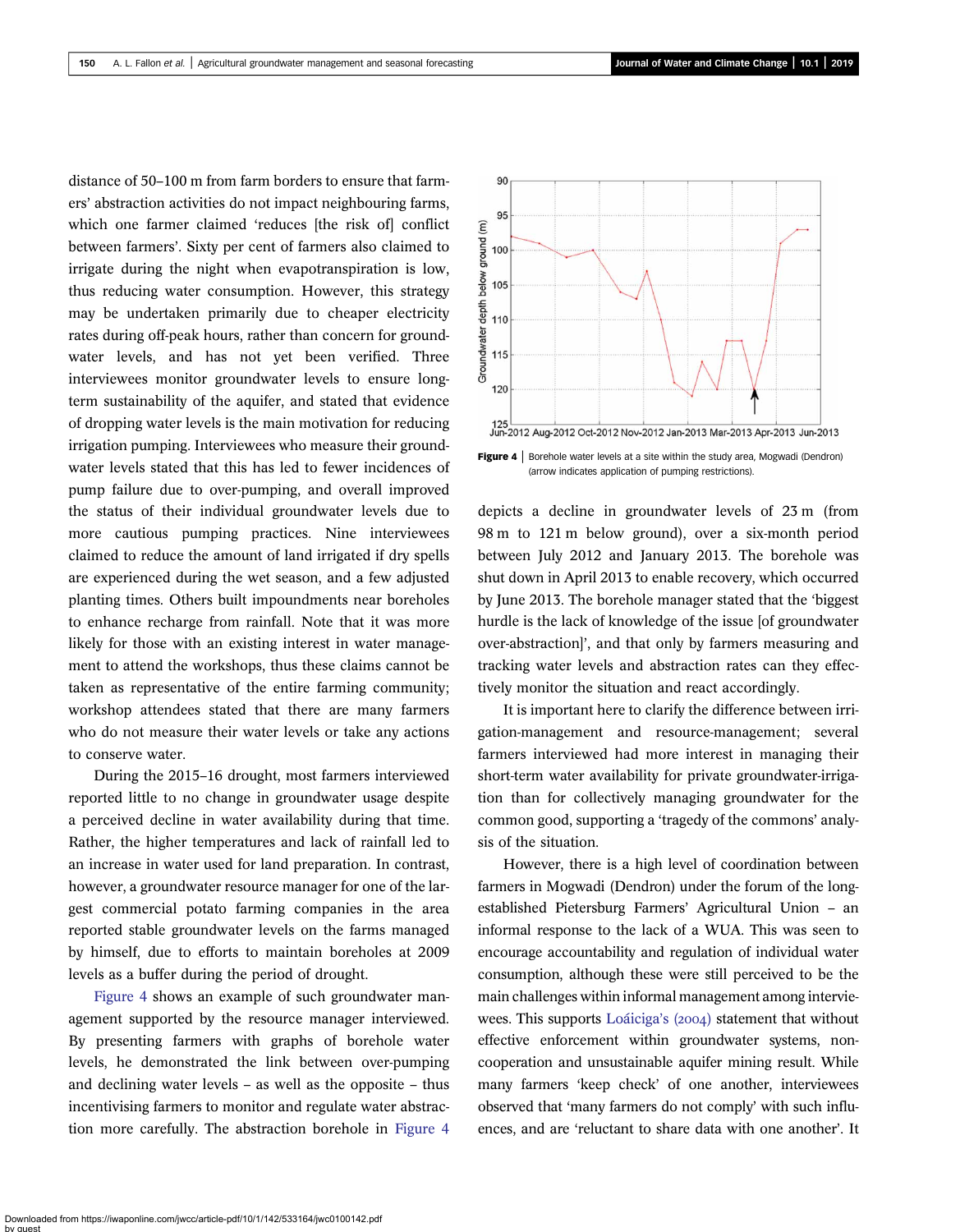is thus clear that a lack of formal regulation means compliant farmers are still trapped in a prisoner's dilemma of managing their individual and collective resources because of concurrent non-compliance.

# Seasonal forecasts in Mogwadi (Dendron)

Farmers in Mogwadi (Dendron) were also interviewed about their use of scientific climatic information for groundwater management, with the aim of enhancing understanding of how such material's usefulness can be enhanced in local settings. Across South Africa, seasonal climate forecasts are produced by meteorological services and academic institutions. The Southern Africa Regional Climate Outlook Forum (SARCOF) amalgamates all data in the Southern Africa Development Community (SADC) region, into a yearly regional outlook ([Johnston](#page-14-0) 2008). Nationally, the South African Weather Service (SAWS) produces monthly national advisories for each season through the National Agro-Meteorological Committee, based on the consolidation of seasonal forecasting data, together with the Department of Agriculture, Forestry and Fishery's Climate Change and Disaster Management (DAFF-CCDM) and the Agricultural Research Council's Institute for Soil, Climate and Water (ARC-ISCW). The Disaster Management Act 2002 urges provinces, individuals and farmers to assess and prevent the risk of disasters by using such early warning information. The ARC-ISCW utilises these seasonal forecasts to develop advisories for farmers, such as the ongoing Umlindi Project (The Umlundi Project has been ongoing since 2004. For example, http://www.arc.agric.za/arc-iscw/Newsletter% 20Library/UMLINDI%20Issue%202016-01,%2014%20January%202016.pdf) and a radio broadcasting project in the Limpopo and Northwest Provinces. University groups such as the University of Cape Town's Climate Systems Analysis Group (CSAG), and research institutes such as the Council for Scientific and Industrial Research (CSIR), also produce seasonal forecasts. However, CSAG has recently discontinued their publications due to low forecasting skill.

Seasonal forecasts are downscaled and made available on the website of the Limpopo Department of Agriculture (LDA), providing forecasts for the upcoming season of minimum/maximum rainfall and temperature, normalised difference vegetation index (NDVI) maps, and standardised

precipitation index (SPI) maps. This is followed by suggested strategies for sectoral responses, such as the uptake of drip irrigation and adherence to water restrictions during dry seasons (LDA Representative 2015). However, the reports are not kept up-to-date and, as of the time of writing, are not easily accessible through the website.

#### Utility of seasonal forecasts

[Cash](#page-14-0) *et al.* (2003) state that scientific information is only effective in influencing responses if the information is perceived to be credible, salient and legitimate by stakeholders, while [Hansen](#page-14-0) *et al.* ( $20\text{H}$ ) expand this to include understanding of the information. In Mogwadi (Dendron), seasonal forecasts are not utilised successfully, with evidence from a focus group discussion supporting all of these factors. [Table 3](#page-10-0) details the factors influencing farmers' use of seasonal forecasts, separated into technological, cognitive and institutional causes.

The main influencing factors were related to the access to, timing and consistency of dissemination of forecasts; the LDA website not being kept up-to-date or accessible, training not being provided for farmers (which is necessary due to a low understanding of key terminology used in the reports, such as 'probabilistic forecasts'), and low communication between forecasters and end-users. The latter means that forecasts are not adequately tailored to farmer needs in terms of information provided and the timing of dissemination.

Johnston  $(2008)$  states that in order for seasonal forecasts to be beneficial to users, the cultural, socioeconomic and political processes that frustrate the use and uptake of forecasts must be understood. This is supported by evidence in Mogwadi (Dendron) of institutional issues, such as a lack of interaction and trust between forecasters and end-users [\(Archer](#page-13-0) et al. 2007; [Ziervogel](#page-15-0) et al. 2010). One interviewee identified this lack of communication as the 'key reason nothing gets done'. Farmers generally held low interest in forecasts due to a lack of trust in governing bodies.

Farmers tended to use short-term weekly weather forecasts for decision-making, alongside present climate and groundwater levels, rather than anticipatory predictions. There was a high level of mistrust in the SAWS forecasts – both weekly weather and seasonal climate forecasts – due to experiences of inaccurate forecasts, supporting [Klopper](#page-14-0)'s (1999) assertion that farmers often have little trust in the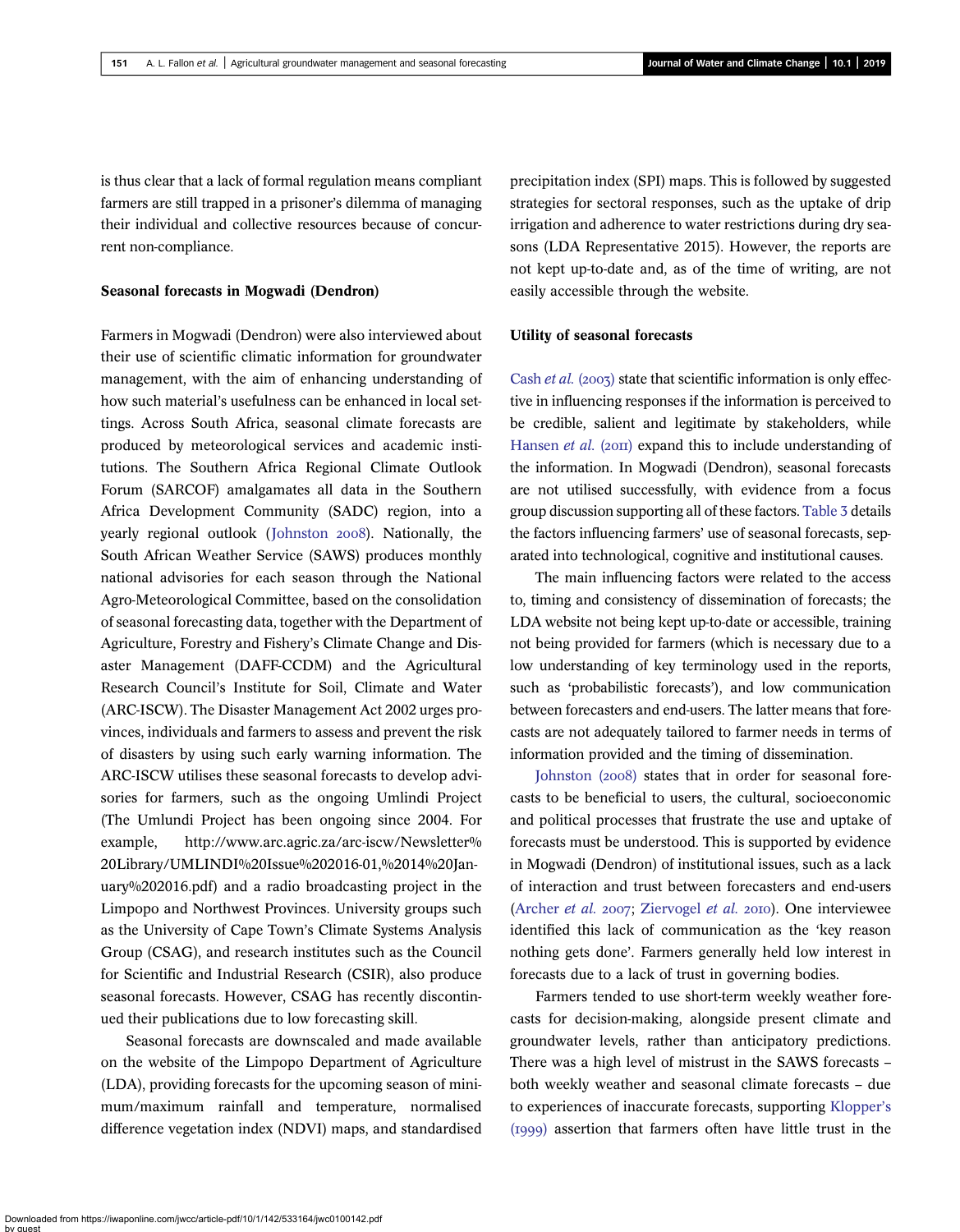<span id="page-10-0"></span>Table 3 | Factors of seasonal forecast utility in Mogwadi (Dendron)

| <b>Technological</b>                                              | Cognitive                                                                                       | <b>Institutional</b>                                                                                                           |
|-------------------------------------------------------------------|-------------------------------------------------------------------------------------------------|--------------------------------------------------------------------------------------------------------------------------------|
| Production                                                        | Low importance given to (seasonal)<br>climate information – use short-term<br>weather forecasts | Dissemination low due to capacity issues                                                                                       |
| Resolution and accuracy low [credibility]                         | Interpretation/understanding of forecasts<br>low [salience]                                     | Tenuous relationships between governing<br>bodies, forecast producers, and end-users<br>(farmers) [legitimacy and credibility] |
| (Ground) water specifics lacking, other<br>information low detail | Low awareness of LDA website                                                                    |                                                                                                                                |
| Distribution                                                      | Adherence to traditional management<br>strategies                                               |                                                                                                                                |
| Access limited to internet (not mobile/radio)                     | Low understanding of context/<br>environment                                                    |                                                                                                                                |
| Dissemination inconsistency<br>(rarely published)                 | Prior experience with forecasts reduce trust<br>[legitimacy]                                    |                                                                                                                                |
| Dissemination timing (rarely in time for<br>planting season)      | Trust in forecast producers and governing<br>bodies [legitimacy]                                |                                                                                                                                |
| Presentation                                                      | Indigenous environmental experiences<br>(e.g., drought)                                         |                                                                                                                                |
| Language(s) used (English, not local)                             |                                                                                                 |                                                                                                                                |
| Poor terminology and explanation of terms                         |                                                                                                 |                                                                                                                                |

accuracy of forecasts through personal experience. Traditional beliefs and theories about local weather and climate can influence the way the scientific information is perceived and interpreted [\(Klopper](#page-14-0) et al. 2006). Due to a low level of trust in the accuracy of forecasts, three farmers adhered to traditional forecasting methods such as using lunar phases, prayer and anthill sizes as a rainfall predictor. This also supports [Gettelman](#page-14-0)'s  $(2003)$  claim that forecasts often provide information that is contrary to personal beliefs, culture or understanding of the climate system.

Interest in using seasonal forecasts increased between workshops held in 2015 and 2016, which could be partly explained by the 2015–16 drought, indicating the influence of environmental experiences on scientific information utilisation. The interest could also have been enhanced through the personal interaction with and between farmers as part of the engagement process of this study.

#### Improving seasonal forecasts for farmers

It is clear that there are many ways in which seasonal forecast utility can be improved, based on the aforementioned influencing factors for current low levels of application within agricultural groundwater management. For example, improved tailoring of forecasts to farmers' needs could be achieved via feedback workshops and relationship building in order to address issues of salience and legitimacy. Training for seasonal forecast use would also greatly increase their value; an interviewee from the ARC asserted that in areas of South Africa where farmers have been trained to interpret and use seasonal forecasts, they benefited significantly in terms of preparing for climatic variability.

Results also showed that farmers in Mogwadi (Dendron) preferred email and cell phone dissemination methods, and 80% of interviewees felt forecasting information would only be beneficial if shared well in advance of the rainy season (i.e., around September). Much of this is beyond the current level of forecast ability, particularly the request for intraseasonal rainfall. Forecasts may therefore also have to be developed to cater for groundwater use by including groundwater level data – for example, by combining climate forecasts with the quarterly reports compiled by DWS. An 'ideal forecast' is characterised in [Table 4.](#page-11-0)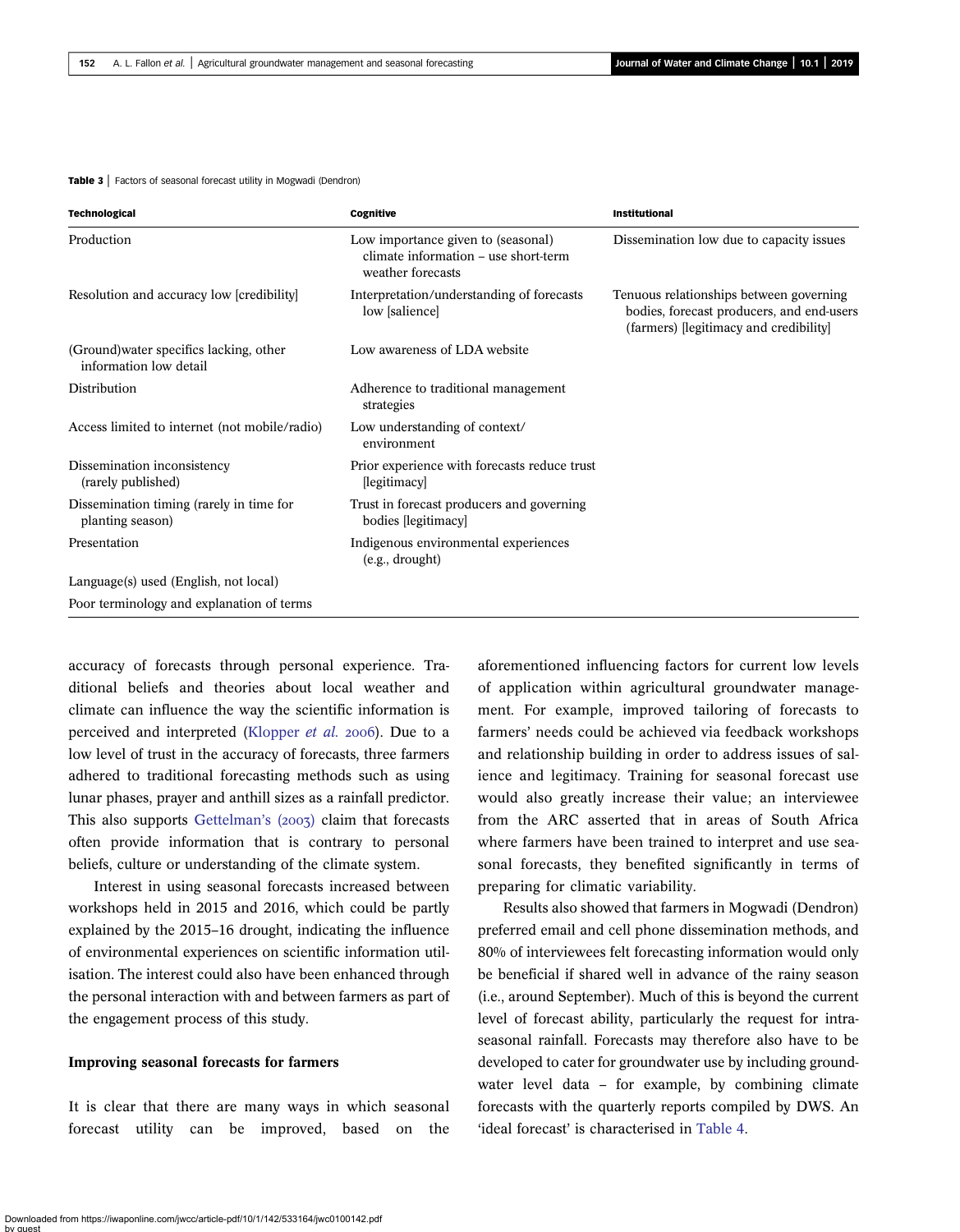<span id="page-11-0"></span>Table 4 | Characteristics of an 'ideal seasonal forecast' for commercial farmers in Mogwadi (Dendron)

| <b>Aspect of forecast</b> | <b>Details</b>                                                                                                                                                                                         |  |  |
|---------------------------|--------------------------------------------------------------------------------------------------------------------------------------------------------------------------------------------------------|--|--|
| Technical<br>information  | Rainfall amount (total and intra-seasonal<br>distribution)<br>• Groundwater levels at start of rainy season<br>Temperature (max and min)<br>Specific recommendations for<br>groundwater use in farming |  |  |
| Presentation              | In conjunction with groundwater status<br>reports – short- and long-term<br>groundwater trends<br>Explanation of terminology<br>Contact details of local forecast producers                            |  |  |
| Dissemination             | Active sharing of reports (email,<br>WhatsApp/cell phones, radio)<br>Well in advance of rainy season                                                                                                   |  |  |

#### Beyond seasonal forecasts?

Forewarning without the capability of forearming is counter-productive ([Johnston](#page-14-0)  $2008$ ) – that is, merely providing seasonal forecast information is not enough in itself if endusers do not have the necessary governance system or tools in place. Seasonal forecasts could be useful in situations where there is high likelihood of drought, coupled with antecedent low groundwater levels at the beginning of a new abstraction season, assuming some ability to translate the seasonal forecast to impacts on groundwater levels, and some guarantee of collective user compliance with any restrictions. Indeed, while there are many ways in which forecasting data can be developed further, in situations such as Mogwadi (Dendron) there is a need to ask the question of whether or not it is worth focusing on such approaches when more fundamental issues must be addressed first. For example, while timely forecasts indicating upcoming rainfall projections would be beneficial, they would be significantly undermined if groundwater irrigation in the study area continued to be unregulated. Strategies to cope with a dry spell could assist farmers in decision-making for crop types or planting times, but not if they have little idea of how future rainfall events impact the shallow aquifers upon which they depend so heavily. Also, formal or informal agreement on necessary action and regulations to be triggered by the forecasts would be needed.

[Figure 5](#page-12-0) demonstrates the processes involved in the production and utilisation of both groundwater and seasonal forecasting data, associated weaknesses, and entry points for action. Actions not sufficiently taking place (i.e., recommended) are highlighted in bold, while relevant stakeholders are shown above each stage.

As shown, groundwater monitoring and data collection ideally feeds into the prediction stage, where data are utilised for status reports and seasonal forecasts. This could be supported by continuous hydro-geological modelling, where model prediction results are retrospectively improved using updated monitoring data, and gradually obtaining a 'trained' model. Such a model could be held by DWS, ensuring adequately trained personnel. This predicted information is then disseminated by the relevant stakeholders (e.g., ARC-ISCW/DAFF) at a critical period of time within the cropping season, when it is used (or not used) by farmers for groundwater-related decision-making. The value of this information is then ideally fed back into stages of the process, particularly for prediction and dissemination, to enhance the utility of the forecasts and groundwater data collected.

Groundwater levels in the Mogwadi (Dendron) area show multi-year patterns of variability, mostly influenced by pumping rates and periodic heavy rainfall events. It is therefore necessary for farmers to consistently and collectively monitor their groundwater levels and pumping activities, which would assist in the understanding of recharge mechanisms and impacts of pumping and to relate the rainfall and temperature forecasts with groundwater status – possibly through the modelling approach described above. This would in turn improve the credibility of the data produced for 'prediction' in Stage 2. Monitoring should be increased by both DWS and the farming community, either through increasing the amount of DWS-owned monitoring boreholes, or the encouragement or enforcement of monitoring on farms. It is important that regular feedback is provided to farmers, and that they are encouraged to implement their own monitoring schemes ([Conrad & Carstens](#page-14-0)  $20I4$ ). There is a need, therefore, to implement and maintain cost-effective and reliable monitoring networks [\(Calow](#page-13-0) et al. 1997). However, the entity responsible for such schemes was heavily contested among interviewees, suggesting an immediate need for enhanced communication and coordination between stakeholders.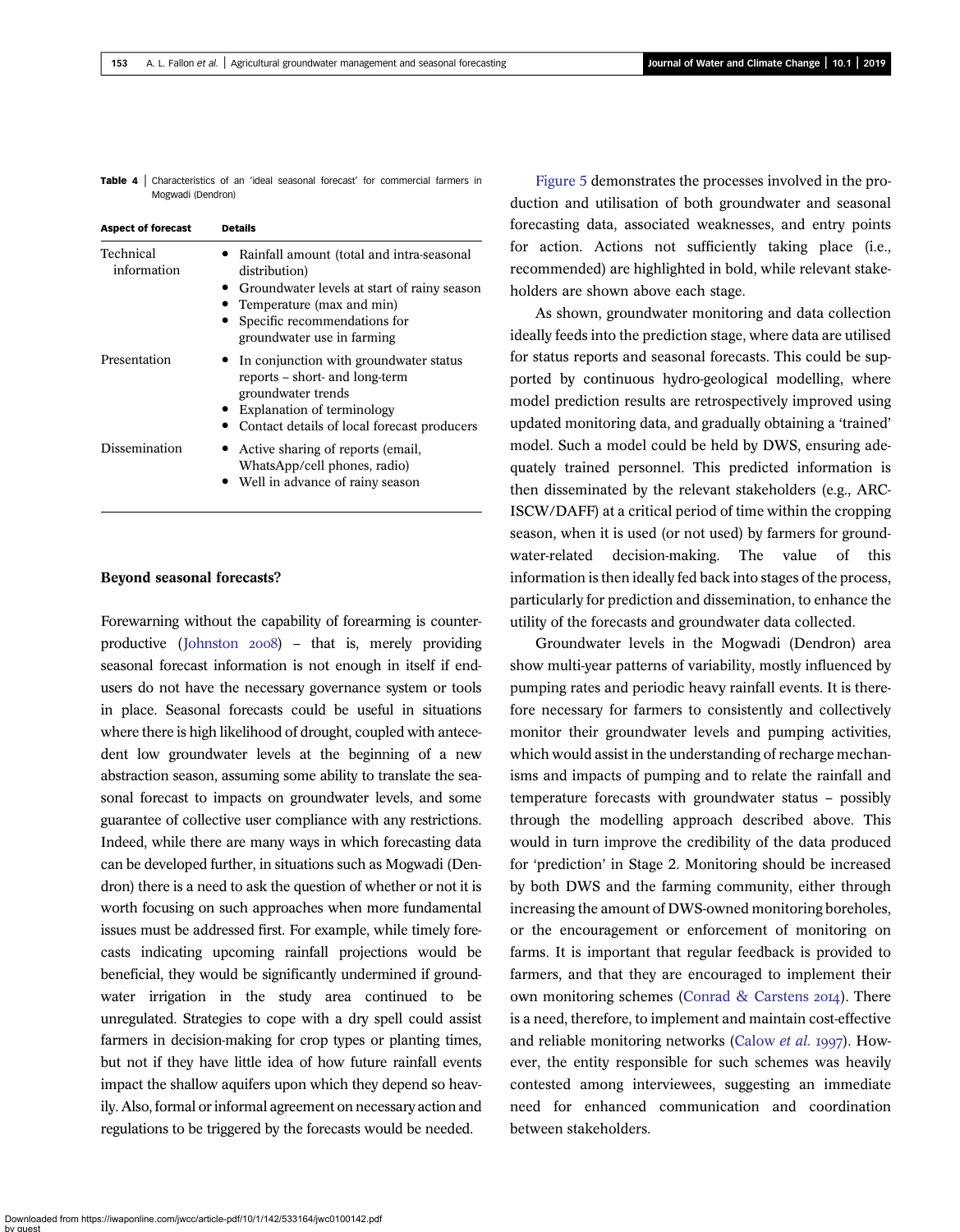<span id="page-12-0"></span>

Figure 5 | Weaknesses and actions for improved utility of seasonal forecasting and groundwater information.

With the resources available, existing seasonal forecasts could be publicised more widely by ARC-ICSW/DAFF and the LDA, and integrated with the groundwater status reports from DWS. This facility would provide both historical and forecasting information to farmers for decision-making regarding groundwater use. A more extensive groundwater monitoring network is required in the area to enhance understanding of aquifer characteristics and their responses to rainfall and abstraction practices, which should feed into the production of the groundwater reports, possibly through a continuously updated modelling tool. Such developments could enhance capacity to utilise seasonal forecast information.

# **CONCLUSIONS**

This paper has presented the case study of Mogwadi (Dendron), Limpopo, and its ongoing issues surrounding groundwater management. The study examined current understanding across main stakeholders in the study area regarding groundwater dynamics and management strategies, and then assessed the potential utility of seasonal climate forecasts within this context.

It was found that limited forecasting information is available for commercial farmers in the area, which is not fully utilised due to issues of saliency, legitimacy, credibility and understanding of the forecasts. A key constraint was limited communication between forecast producers, DWS and farmers. It was also found that the lack of use of forecasting information was related to poor understanding of the information provided and unclear linkages to groundwater management. There was interest in future use of forecasts, if tailored for farmers' needs (interest was stimulated by an intervening drought between separate consultations).

Mogwadi (Dendron) is a particularly interesting and important case study of a water user group trapped in a prisoner's dilemma, with a lack of regulation coupled with increasing socio-economic and environmental pressures.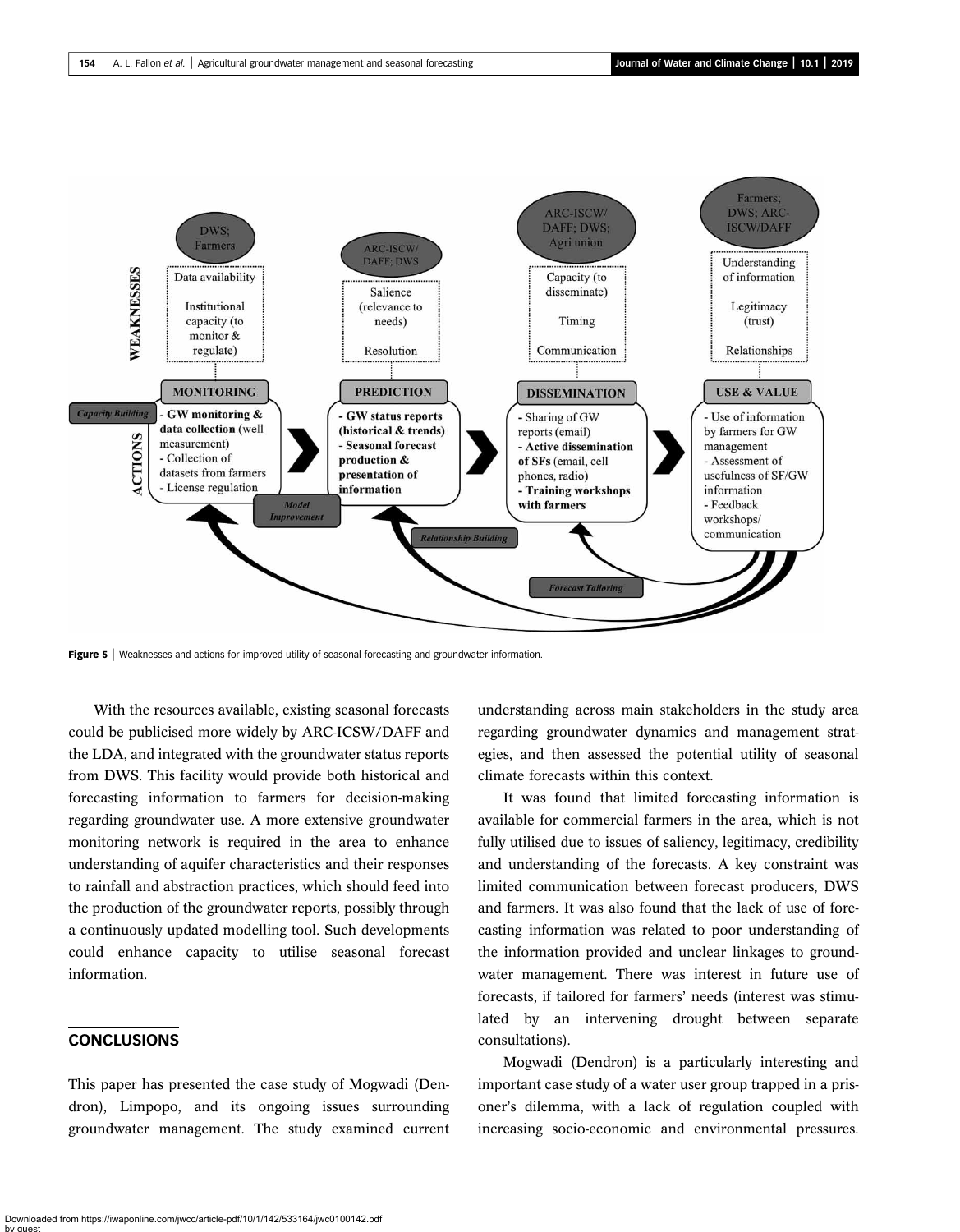<span id="page-13-0"></span>While enhancing seasonal forecasts and monitoring networks have some feasible opportunities as presented here, it is imperative to ask the question: what can be done now, if resources and capacity are limited, and forecasting skill is elusive?

For Mogwadi (Dendron), this will revolve around the farmers' own Agricultural Union, which should continue to provide pressure for individual conservation and monitoring efforts without the need for government intervention. While capacity issues may not be immediately solved within DWS, there was a significant response to the quarterly groundwater status reports – improved dissemination of these among farmers would increase awareness of the issues surrounding groundwater irrigation, and thereby begin to address the tragedy of the commons occurring in the study area. Existing seasonal forecast reports could also be more widely publicised by the LDA and ARC-ICSW/DAFF. Finally, improved dialogue between DWS, forecast producers and farming communities can undoubtedly be achieved. This would not only facilitate communication regarding responsibilities and resources, but also enhance knowledge transfer in a reciprocal manner.

Further research and engagement with commercial farmers would be beneficial in order to ascertain the value of seasonal forecasts in long-term management of shallow aquifers, through a detailed analysis of the performance of different response strategies given historical forecast skill, coupled with more detailed hydrological modelling of the climate-groundwater response. Such understanding would have wider implications for the realisation of groundwater's role as a sustainable buffer in periods of drought – a phenomenon projected to increase in frequency in southern Africa under climate change.

# ACKNOWLEDGEMENTS

This paper was prepared as part of the Southern Africa's Hydro-Economy and Water Security (SAHEWS) programme, supported by the following Belmont Forum members: UK Natural Environment Research Council [grant number NE/L008785/1]; South Africa National Research Foundation [grant number 86975]; and US National Science Foundation [grant number 1342742]. The authors would like to thank the

International Water Management Institute (IWMI), Pretoria, for providing support for the project in South Africa, and to the CGIAR Research Program on Water, Land and Ecosystems (WLE). Financial support from the Grantham Foundation for the Protection of the Environment, and the UK Economic and Social Research Council (ESRC) through the Centre for Climate Change Economics and Policy is also acknowledged. Thanks are also given to the South African Weather Service for the rainfall data provided, and all interviewees for their time. Advice and information provided by Mr Heyns Verster of the Department of Water and Sanitation is also gratefully acknowledged, as is the support given by Klasie Grobler and Stefan Jacobs in Mogwadi (Dendron). Finally, thanks are given to Joseph Guillaume for his comments on the manuscript. We dedicate this paper to the late Mr Ernst Bertram, whose constant guidance and encouragement supported the authors' work in Mogwadi (Dendron) greatly, and who served as an inspiration to those working on water issues in South Africa. Financial support from the Grantham Foundation for the Protection of the Environment, and the UK Economic and Social Research Council (ESRC) through the Centre for Climate Change Economics and Policy is also acknowledged.

#### REFERENCES

- Abtmaier, B. 1969 Bore-Hole Survey in the Dendron-Vivo Area. Geological Survey, Pretoria.
- Archer, E., Mukhala, E., Walker, S., Dilley, M. & Masamvu, K. 2007 [Sustaining agricultural production and food security in](http://dx.doi.org/10.1007/s10584-006-9192-5) [southern Africa: an improved role for climate prediction?](http://dx.doi.org/10.1007/s10584-006-9192-5) Climate Change 83, 287–300.
- Ashton, P. & Hardwick, D. 2008 Key Challenges Facing Water Resource Management in South Africa. In: Science Real and Relevant: 2nd CSIR Biennial Conference, CSIR International Convention Centre, Pretoria, 2008, 33.
- Blench, R. 1999 Seasonal Climate Forecasting: who can use it and How Should it be Disseminated? Natural Resource Perspectives 47. Overseas Development Institute, London.
- Braune, E. & Xu, Y. 2010 [The role of ground water in sub-Saharan](http://dx.doi.org/10.1111/j.1745-6584.2009.00557.x) [Africa](http://dx.doi.org/10.1111/j.1745-6584.2009.00557.x). Groundwater 48 (2), 229–238.
- Busari, O. 2008 [Groundwater in the Limpopo Basin: occurrence,](http://dx.doi.org/10.1007/s10668-007-9094-3) [use and impact](http://dx.doi.org/10.1007/s10668-007-9094-3). Environment, Development and Sustainability 10, 943–957.
- Calow, R., Robins, N., MacDonald, A., MacDonald, M., Gibbs, B., Orpen, R., Mtembezeka, P., Andrews, A. & Appiah, S.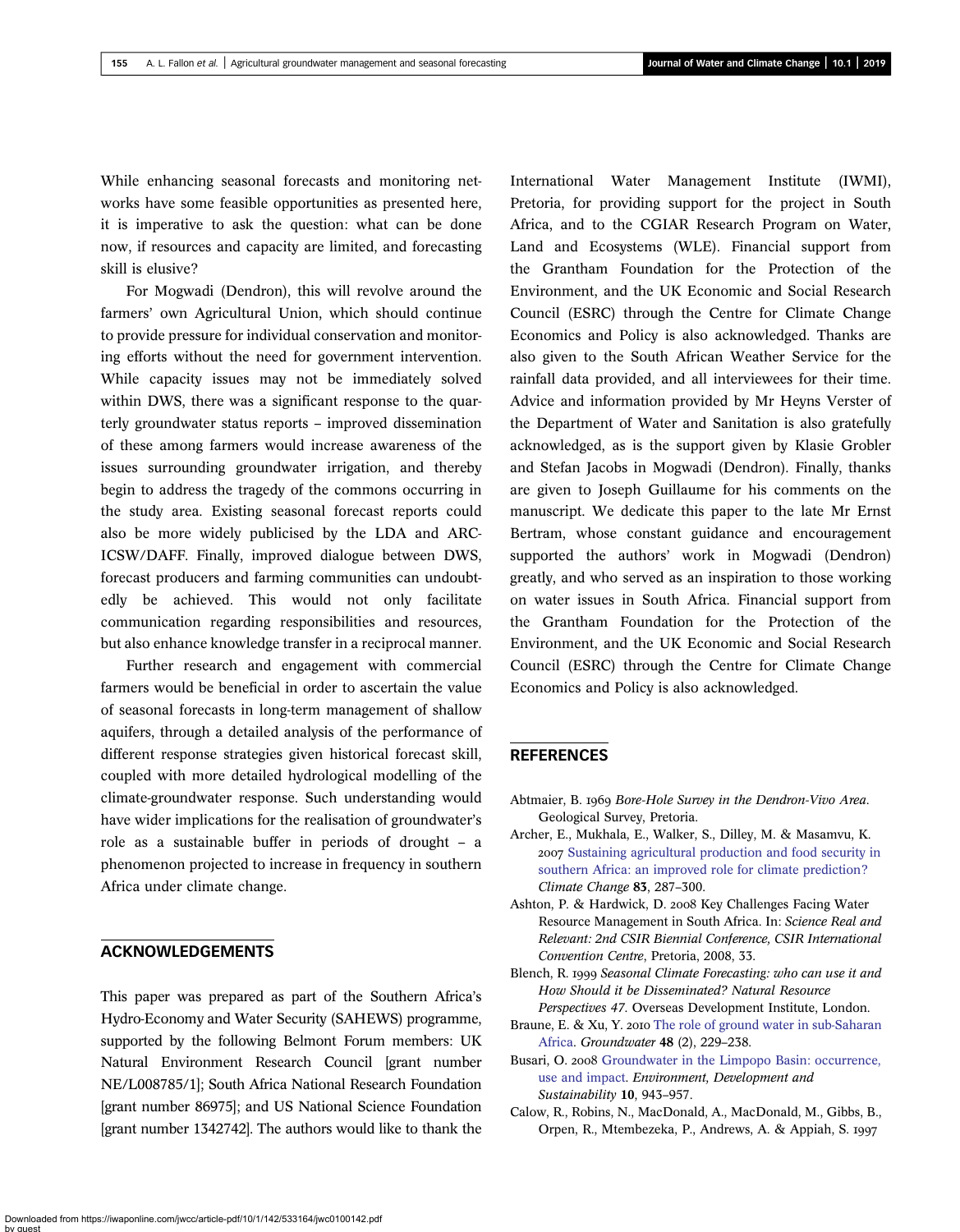<span id="page-14-0"></span>[Groundwater management in drought-prone areas of Africa](http://dx.doi.org/10.1080/07900629749863). International Journal of Water Resources Development 13 (2), 241–262.

- Cash, D. W., Clark, W. C., Alcock, F., Dickson, N. M., Eckley, N., Guston, D. H., Jager, J. & Mitchell, R. B. 2003 [Knowledge](http://dx.doi.org/10.1073/pnas.1231332100) [systems for sustainable development](http://dx.doi.org/10.1073/pnas.1231332100). Proceedings of the National Academy of Sciences of the United States of America 100, 8086–8091.
- Conrad, J. & Carstens, M. 2014 Is potato cultivation negatively impacting the groundwater resources of the sandveld, western cape? CHIPS April, 32–36. [http://www.potatoes.co.](http://www.potatoes.co.za/SiteResources/documents/Is%20potato%20cultivation%20negatively%20impacting%20the%20groundwater%20resources.pdf) [za/SiteResources/documents/Is%20potato%20cultivation%](http://www.potatoes.co.za/SiteResources/documents/Is%20potato%20cultivation%20negatively%20impacting%20the%20groundwater%20resources.pdf) [20negatively%20impacting%20the%20groundwater%](http://www.potatoes.co.za/SiteResources/documents/Is%20potato%20cultivation%20negatively%20impacting%20the%20groundwater%20resources.pdf) [20resources.pdf.](http://www.potatoes.co.za/SiteResources/documents/Is%20potato%20cultivation%20negatively%20impacting%20the%20groundwater%20resources.pdf)
- Conway, D. 2011 [Adapting climate research for development in](http://dx.doi.org/10.1002/wcc.115) [Africa.](http://dx.doi.org/10.1002/wcc.115) WIREs Climate Change 2, 428–450.
- Conway, D., Persechino, A., Ardoin-Bardin, S., Hamandawana, H., Dieulin, C. & Mahe, G. 2009 [Rainfall and water resources](http://dx.doi.org/10.1175/2008JHM1004.1) [variability in sub-saharan Africa during the 20th century.](http://dx.doi.org/10.1175/2008JHM1004.1) Journal of Hydrometeorology 10, 41–59.
- Conway, D., Archer van Garderen, E., Deryng, D., Dorling, S., Krueger, T., Landman, W., Lankford, B., Osborn, T., Ringler, C., Thurlow, J., Zhu, T. & Dalin, C. 2015 [Climate and](http://dx.doi.org/10.1038/nclimate2735) Southern Africa'[s water-energy-food nexus.](http://dx.doi.org/10.1038/nclimate2735) Nature Climate Change 5, 837–846.
- Du Toit, W. H. 2001 An Investigation Into the Occurrence of Groundwater in the Contact Aureole of Large Granite Intrusions (Batholiths) Located West and Northwest of Pietersburg. Volume 1, Department of Water Affairs and Forestry, Pretoria, South Africa.
- Dziembowski, Z. M. 1976 The Geohydrology of the Dendron Area, Pietersburg District. A Report for the Department of Mines. Geological Survey, Pretoria.
- Gettelman, A. 2003 The '[Information divide](http://dx.doi.org/10.1175/BAMS-84-12-1703)' in the climate [sciences](http://dx.doi.org/10.1175/BAMS-84-12-1703). Bulletin of the American Meteorological Society 84, 1703–1709.
- Haigh, T., Wright Morton, L., Lemos, M., Knutson, C., Stalker Prokopy, L., Lo, Y. & Angel, J. 2015 [Agricultural advisors as](http://dx.doi.org/10.1175/WCAS-D-14-00015.1) [climate information intermediaries: exploring differences in](http://dx.doi.org/10.1175/WCAS-D-14-00015.1) [capacity to communicate climate](http://dx.doi.org/10.1175/WCAS-D-14-00015.1). Weather, Climate and Society 7, 83–93.
- Hansen, J., Mason, S., Sun, L. & Tall, A. 2011 [Review of seasonal](http://dx.doi.org/10.1017/S0014479710000876) [climate forecasting for agriculture in sub-Saharan Africa.](http://dx.doi.org/10.1017/S0014479710000876) Experimental Agriculture 47 (2), 205–240.
- Hetzel, F., Vaessen, V., Himmelsback, T., Struckmeier, W. & Villholth, K. 2008 Groundwater and Climate Change: Challenges and Possibilities. Bundesanstalt für Geowissenschaften und Rohstoffe, Hannover, Germany.
- Jarvis, T. 2014 Contesting Hidden Waters: Conflict Resolution for Groundwater and Aquifers. Routledge, Oxford, pp. 192.
- Johnston, P. 2008 The Uptake and Utility of Seasonal Forecasting Products for Commercial Maize Farmers in South Africa. PhD thesis, University of Cape Town, Cape Town.
- Johnston, P., Archer, E., Vogel, C., Bezuidenhout, C., Tennant, W. & Kuschke, R. 2004 [Review of seasonal forecasting in](http://dx.doi.org/10.3354/cr028067)

[South Africa: producer to end-user.](http://dx.doi.org/10.3354/cr028067) Climate Research 28 (1), 67–82.

- Jolly, J. 1986 Borehole/Irrigation Survey and Groundwater Evaluation of the Doringlaagte Drainage Basin. Technical Report No. GH3495. Department of Water Affairs and Forestry, Pretoria.
- Klopper, E. 1999 The use of seasonal forecasts in South Africa during the 1997/98 rainfall season. Water South Africa 25 (3), 311–315.
- Klopper, E., Vogel, C. & Landman, W. 2006 [Seasonal climate](http://dx.doi.org/10.1007/s10584-005-9019-9) forecasts – [potential agricultural-risk management tools?](http://dx.doi.org/10.1007/s10584-005-9019-9) Climate Change 76, 73–90.
- Loáiciga, H. A. 2004 [Analytic game-theoretic approach to ground](http://dx.doi.org/10.1016/j.jhydrol.2004.04.006)[water extraction](http://dx.doi.org/10.1016/j.jhydrol.2004.04.006). Journal of Hydrology 297, 22–33.
- Loáiciga, H. A. 2017 [The safe yield and climatic variability:](http://dx.doi.org/10.1111/gwat.12481) [implications for groundwater management.](http://dx.doi.org/10.1111/gwat.12481) Groundwater 55 (3), 334–345.
- MacDonald, A., Bonsor, H. C., Dochartaigh, B. E. O. & Taylor, R. G. 2012 Quantitative maps of groundwater resources in Africa. Environmental Research Letters 7, 7.
- MacDonald, A., Bonsor, H., Calow, R., Taylor, R., Lapworth, D., Maurice, L., Tucker, J. & O Dochartaigh, B. 2011 Groundwater Resilience to Climate Change in Africa. British Geological Survey, Keyworth, Nottingham, pp. 32.
- Masiyandima, M., Van der Stoep, I., Mwanasawani, T. & Pfupajena, S. 2002 [Groundwater management strategies and](http://dx.doi.org/10.1016/S1474-7065(02)00096-7) [their implications on irrigated agriculture: the case of](http://dx.doi.org/10.1016/S1474-7065(02)00096-7) [dendron aquifer in northern province, South Africa](http://dx.doi.org/10.1016/S1474-7065(02)00096-7). Physics and Chemistry of the Earth 27, 935–940.
- Murray, E. & Tredoux, G. 2002 Pilot Artificial Recharge Schemes: Testing Sustainable Water Resource Development in Fractured Aquifers: Report to the Water Research Commission. WRC Report no. 967/1, p. 02.
- National Water Act, No 36 of 1998 Republic of South Africa.
- Nicholson, S. E. & Kim, J. 1997 [The Relationship of the El Nino-](http://dx.doi.org/10.1002/(SICI)1097-0088(199702)17:2%3C117::AID-JOC84%3E3.0.CO;2-O)[Southern Oscillation to African Rainfall.](http://dx.doi.org/10.1002/(SICI)1097-0088(199702)17:2%3C117::AID-JOC84%3E3.0.CO;2-O) International Journal of Climatology 17, 117–135.
- Patt, A., Ogallo, L. & Hellmuth, M. 2007 [Learning from 10 years of](http://dx.doi.org/10.1126/science.1147909) [climate outlook forums in Africa](http://dx.doi.org/10.1126/science.1147909). Science 318, 49–50.
- Pierce, S. A., Sharp Jr, J. M., Guillaume, J. H. A., Mace, R. E. & Eaton, D. J. 2013 [Aquifer-yield continuum as a guide and](http://dx.doi.org/10.1007/s10040-012-0910-y) [topology for science-based groundwater management](http://dx.doi.org/10.1007/s10040-012-0910-y). Hydrogeology Journal 21, 331–340.
- Scanlon, B. R., Faunt, C. C., Longuevergne, L., Reedy, R. C., Alley, W. M., McGuire, V. L. & McMahon, P. B. 2012 [Groundwater](http://dx.doi.org/10.1073/pnas.1200311109) [depletion and sustainability of irrigation in the US High](http://dx.doi.org/10.1073/pnas.1200311109) [Plains and Central Valley.](http://dx.doi.org/10.1073/pnas.1200311109) Proceedings of the National Academy of Sciences 109 (24), 9320–9325.
- Sophocleous, M. 1997 [Managing water resources systems: why](http://dx.doi.org/10.1111/j.1745-6584.1997.tb00116.x) 'Safe Yield' [is not sustainable.](http://dx.doi.org/10.1111/j.1745-6584.1997.tb00116.x) Groundwater 35 (4), 561.
- Taylor, R., Todd, M., Kongola, L., Maurice, L., Nahozya, E., Sanga, H. & MacDonald, A. 2013 [Evidence of the dependence of](http://dx.doi.org/10.1038/nclimate1731) [groundwater resources on extreme rainfall in East Africa.](http://dx.doi.org/10.1038/nclimate1731) Nature Climate Change 3 (4), 374–378.
- Thomas, D., Twyman, C., Osbahr, H. & Hewitson, B. [Adaptation to climate change and variability: farmer](http://dx.doi.org/10.1007/s10584-006-9205-4)